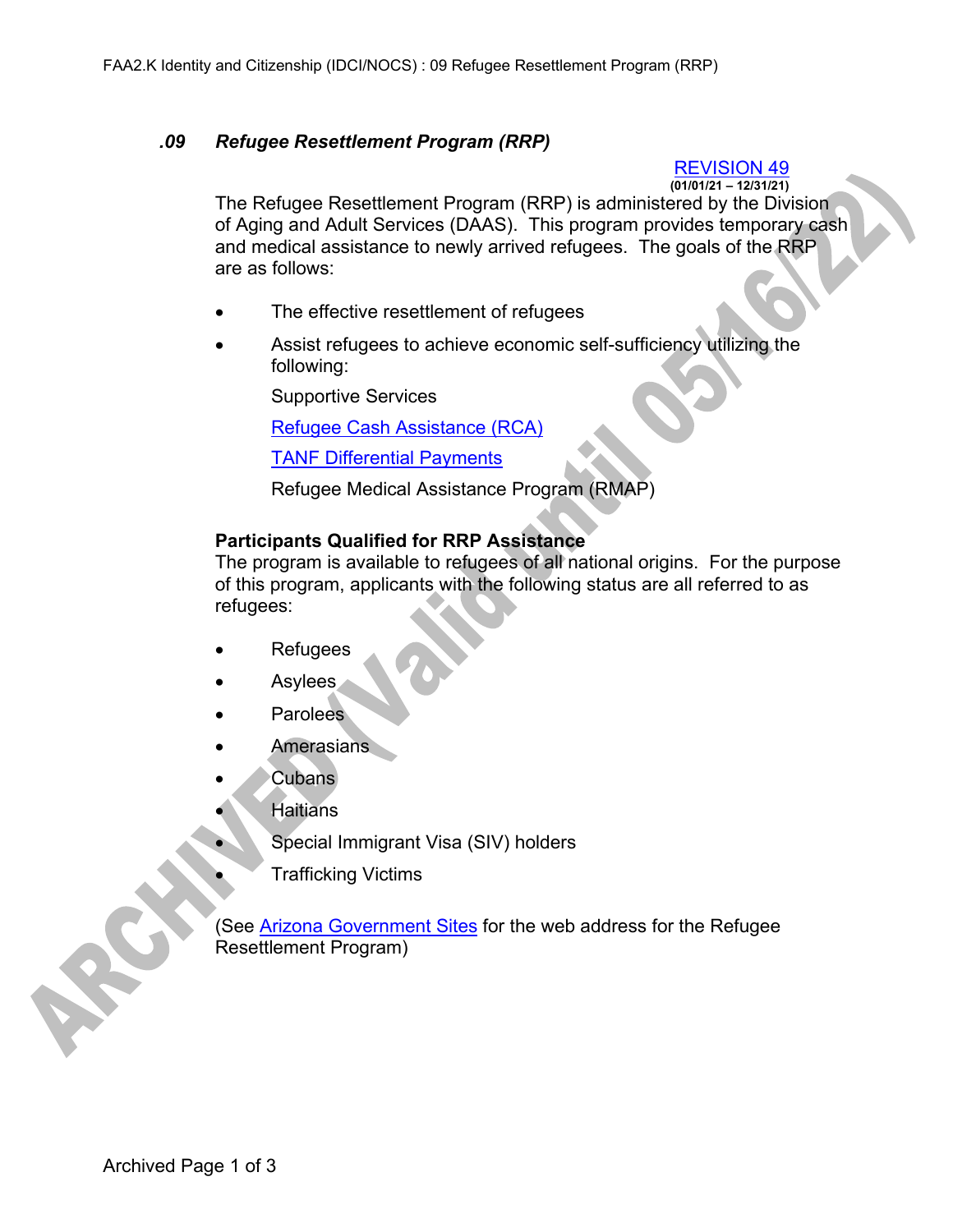### **Voluntary Agency (VOLAG) Responsibility**

Refugees entering Arizona, as a rule, first contact a Voluntary Agency (VOLAG). The VOLAG is responsible for all of the following:

- Determining Refugee Cash Assistance (RCA) eligibility for adult only refugee households and issuing RCA Payments.
- Issuing **TANF Differential Payments** when a refugee household receives Cash Assistance (CA) from the Family Assistance Administration (FAA).
- Referring refugees to FAA for the following assistance when needed: Nutrition Assistance (NA)

Cash Assistance (CA)

• Sending a copy of the application via fax or email to an FAA Refugee Office to register the application and to request an interview date.

Initial interviews are completed on a daily basis at the VOLAG or at the Refugee Office. This depends on the number of refugee arrivals requesting FAA assistance.

- Ensuring that the refugee is aware of all available support services.
- Assisting the refugee to become self-sufficient through employment readiness and placement. Work program registration and participation is emphasized.

Newly arrived refugees are provided VOLAG Reception and Placement assistance by the VOLAG. The payments are not countable as income or resources for NA and CA.

When the VOLAG determines that a refugee may be eligible for FAA assistance, VOLAG staff assist the refugee in completing the official FAA application. All FAA applications for refugees during the refugee's first eight months in the U.S. are processed at designated FAA Refugee Offices.

# **FAA Responsibility**

Designated FAA staff determine the refugee applicant's NA and CA program eligibility during their first eight months in the United States (U.S.). The eight months start from the date of the refugee's entry into the U.S. and end on the first day of the ninth month after entry. The arrival month is included in the eight-month count.

NOTE The VOLAG Verification Form (VVF), which is completed by the VOLAG or sponsor assisting the refugee, must be placed in the case file.